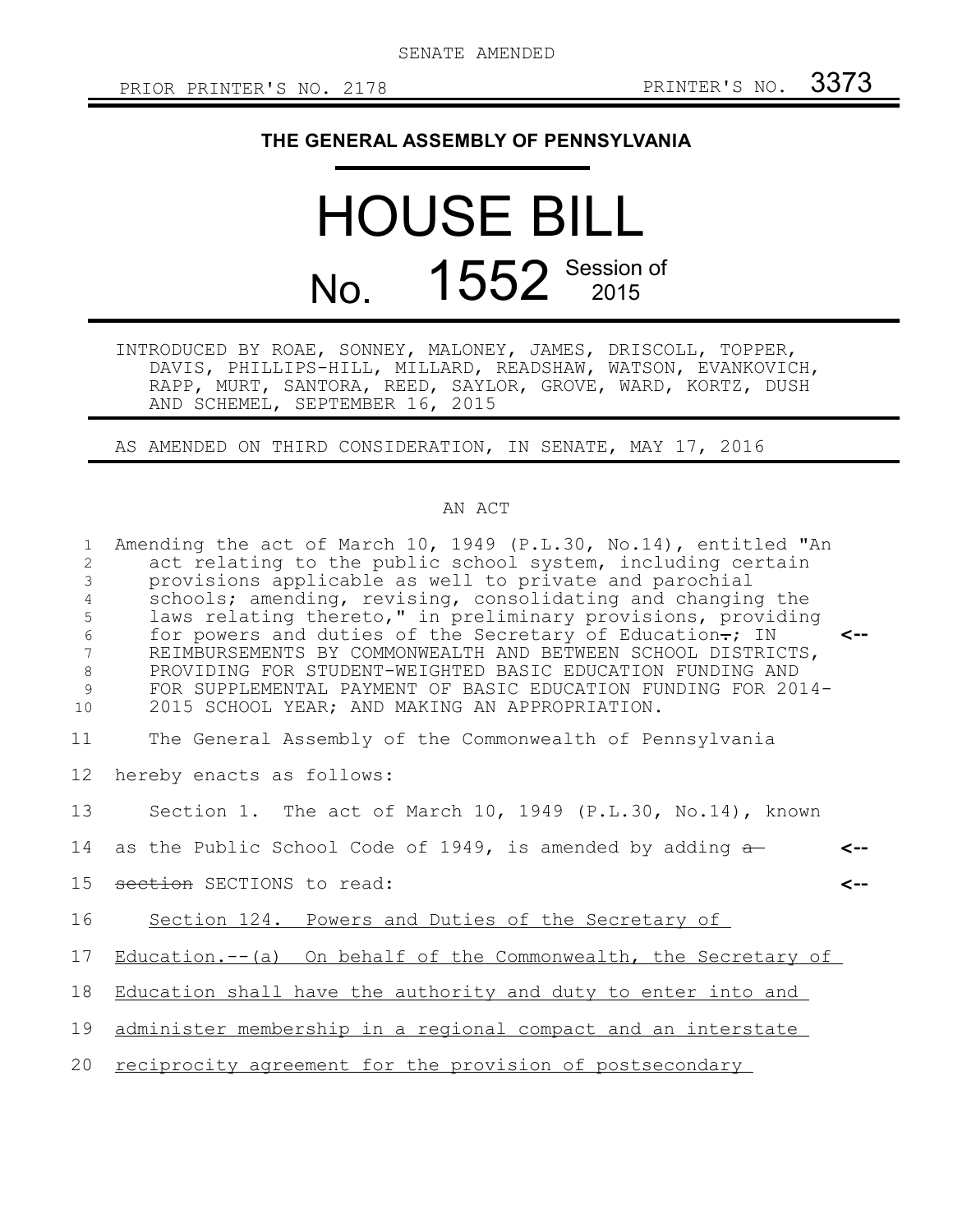1 distance education by the following:

| 2  | Institutions of higher education to students in other<br>(1)     |
|----|------------------------------------------------------------------|
| 3  | states, territories and districts party to such agreement.       |
| 4  | Postsecondary institutions in other states, territories<br>(2)   |
| 5  | or districts that are a party to such agreement to students in   |
| 6  | this Commonwealth.                                               |
| 7  | The Department of Education may charge administrative<br>(b)     |
| 8  | fees to institutions of higher education that choose to          |
| 9  | participate in the agreement, not to exceed the amount necessary |
| 10 | to pay the administrative costs of the agreement. The department |
| 11 | may promulgate final-omitted regulations pursuant to the act of  |
| 12 | June 25, 1982 (P.L.633, No.181), known as the "Requlatory Review |
| 13 | Act," necessary to implement this subsection, provided that such |
| 14 | final-omitted requlations shall expire June 30, 2018. After June |
| 15 | 30, 2018, any revisions to the administrative fees charged under |
| 16 | this subsection shall be made through regulations promulgated    |
| 17 | under the Requlatory Review Act.                                 |
| 18 | The Postsecondary Distance Education Interstate<br>(C)           |
| 19 | Reciprocity Agreement Restricted Receipts Account is established |
| 20 | as a special restricted receipts account within the General Fund |
| 21 | of the State Treasury, from which the Department of Education    |
| 22 | may draw moneys for the purpose of agreement expenses, the costs |
| 23 | of administering and implementing the agreement and all other    |
| 24 | costs associated with the activities of the department related   |
| 25 | to implementation of this section. This account shall consist of |
| 26 | all administrative fees deposited under subsection (b) and State |
| 27 | funds appropriated for use under this section. The restricted    |
| 28 | receipts account shall be subject to audit by the Auditor        |
| 29 | General.                                                         |
| 30 |                                                                  |

20150HB1552PN3373 - 2 -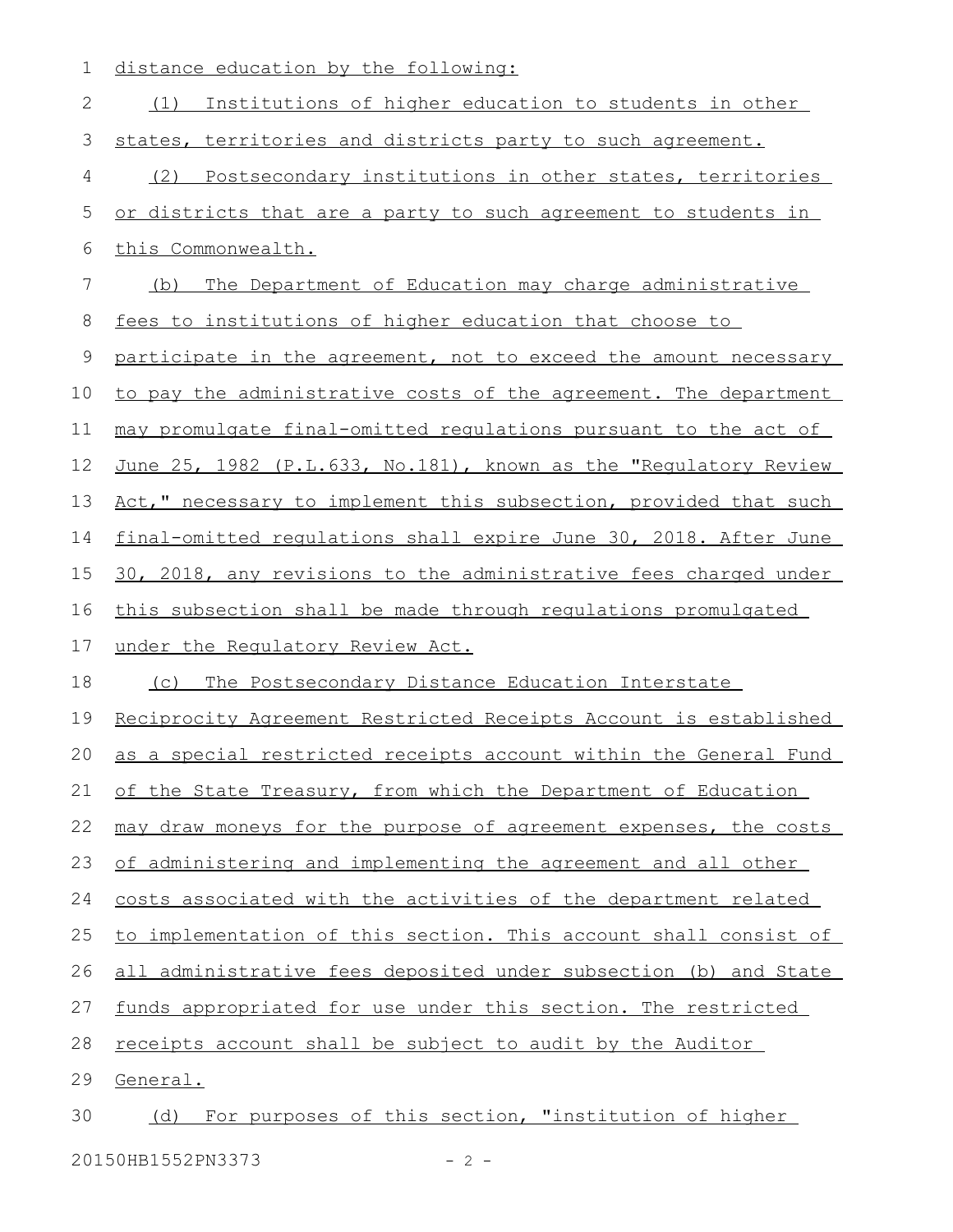| 1     | education" shall have the meaning given in section 118.          |     |
|-------|------------------------------------------------------------------|-----|
| 2     | Section 2. This act shall take effect immediately.               | <-- |
| 3     | SECTION 2502.53. STUDENT-WEIGHTED BASIC EDUCATION FUNDING.-- <-- |     |
| 4     | THE GENERAL ASSEMBLY FINDS AND DECLARES THAT THE STUDENT-<br>(A) |     |
| 5     | WEIGHTED BASIC EDUCATION FUNDING FORMULA IS THE RESULT OF THE    |     |
| 6     | WORK OF THE BASIC EDUCATION FUNDING COMMISSION ESTABLISHED       |     |
| 7     | PURSUANT TO SECTION 123.                                         |     |
| $8\,$ | FOR THE 2015-2016 SCHOOL YEAR AND EACH SCHOOL YEAR<br>(B)        |     |
| 9     | THEREAFTER, THE COMMONWEALTH SHALL PAY TO EACH SCHOOL DISTRICT A |     |
| 10    | BASIC EDUCATION FUNDING ALLOCATION WHICH SHALL CONSIST OF THE    |     |
| 11    | FOLLOWING:                                                       |     |
| 12    | AN AMOUNT EQUAL TO THE SCHOOL DISTRICT'S BASIC EDUCATION<br>(1)  |     |
| 13    | FUNDING ALLOCATION FOR THE 2013-2014 SCHOOL YEAR.                |     |
| 14    | (2) A STUDENT-BASED ALLOCATION TO BE CALCULATED AS FOLLOWS:      |     |
| 15    | MULTIPLY THE SCHOOL DISTRICT'S STUDENT-WEIGHTED AVERAGE<br>( I ) |     |
| 16    | DAILY MEMBERSHIP BY THE MEDIAN HOUSEHOLD INCOME INDEX AND LOCAL  |     |
| 17    | EFFORT CAPACITY INDEX.                                           |     |
| 18    | MULTIPLY THE PRODUCT IN SUBPARAGRAPH (I) BY THE<br>(TI)          |     |
| 19    | DIFFERENCE BETWEEN THE AMOUNT APPROPRIATED FOR THE ALLOCATION OF |     |
| 20    | BASIC EDUCATION FUNDING TO SCHOOL DISTRICTS AND THE AMOUNT       |     |
| 21    | APPROPRIATED FOR THE ALLOCATION IN PARAGRAPH (1).                |     |
| 22    | (III)<br>DIVIDE THE PRODUCT IN SUBPARAGRAPH (II) BY THE SUM OF   |     |
| 23    | THE PRODUCTS IN SUBPARAGRAPH (I) FOR ALL SCHOOL DISTRICTS.       |     |
| 24    | (C)<br>FOR THE PURPOSE OF THIS SECTION:                          |     |
| 25    | (1)<br>STUDENT-WEIGHTED AVERAGE DAILY MEMBERSHIP FOR A SCHOOL    |     |
| 26    | DISTRICT SHALL BE THE SUM OF THE FOLLOWING:                      |     |
| 27    | THE AVERAGE OF THE SCHOOL DISTRICT'S THREE MOST RECENT<br>( I )  |     |
| 28    | YEARS' AVERAGE DAILY MEMBERSHIP.                                 |     |
| 29    | (TI)<br>THE ACUTE POVERTY AVERAGE DAILY MEMBERSHIP CALCULATED    |     |
| 30    | AS FOLLOWS:                                                      |     |
|       |                                                                  |     |

20150HB1552PN3373 - 3 -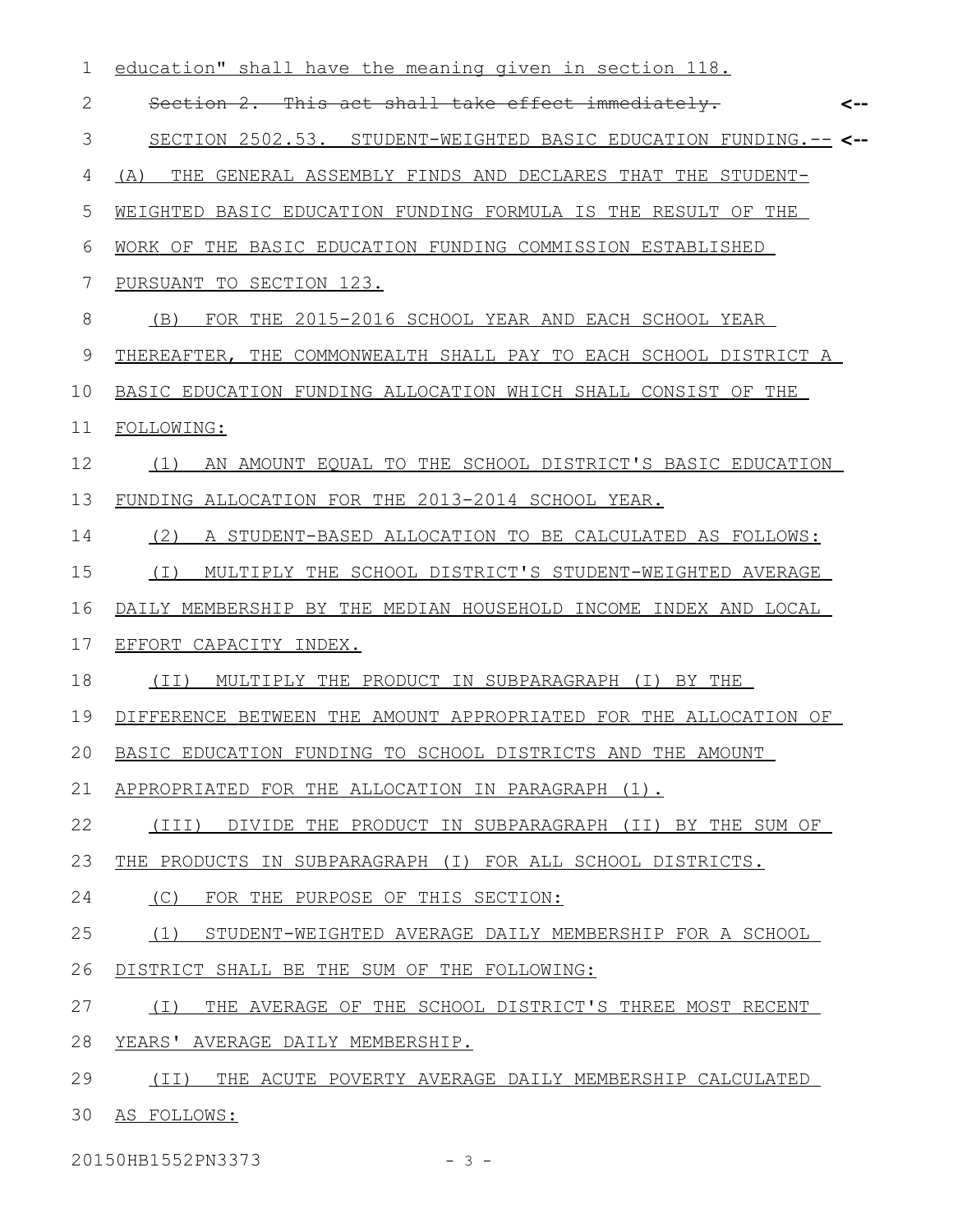- (A) MULTIPLY THE SCHOOL DISTRICT'S ACUTE POVERTY PERCENTAGE 1
- BY ITS AVERAGE DAILY MEMBERSHIP. 2

(B) MULTIPLY THE PRODUCT IN CLAUSE (A) BY SIX-TENTHS (0.6). 3

(III) THE POVERTY AVERAGE DAILY MEMBERSHIP CALCULATED AS 4

FOLLOWS: 5

- (A) MULTIPLY THE SCHOOL DISTRICT'S POVERTY PERCENTAGE BY ITS AVERAGE DAILY MEMBERSHIP. 6 7
- (B) MULTIPLY THE PRODUCT IN CLAUSE (A) BY THREE-TENTHS 8
- $(0.3)$ . 9

(IV) THE CONCENTRATED POVERTY AVERAGE DAILY MEMBERSHIP FOR 10

QUALIFYING SCHOOL DISTRICTS WITH AN ACUTE POVERTY PERCENTAGE 11

- EQUAL TO OR GREATER THAN THIRTY PERCENT (30%), TO BE CALCULATED 12
- AS FOLLOWS: 13
- (A) MULTIPLY THE SCHOOL DISTRICT'S ACUTE POVERTY PERCENTAGE 14
- BY ITS AVERAGE DAILY MEMBERSHIP. 15

(B) MULTIPLY THE PRODUCT IN CLAUSE (A) BY THREE-TENTHS 16

- $(0.3)$ . 17
- (V) THE NUMBER OF THE SCHOOL DISTRICT'S LIMITED ENGLISH-18
- PROFICIENT STUDENTS MULTIPLIED BY SIX-TENTHS  $(0.6)$ . 19

(VI) THE AVERAGE DAILY MEMBERSHIP FOR THE SCHOOL DISTRICT'S 20

STUDENTS ENROLLED IN CHARTER SCHOOLS AND CYBER CHARTER SCHOOLS 21

MULTIPLIED BY TWO-TENTHS (0.2). 22

(VII) THE SPARSITY/SIZE ADJUSTMENT FOR QUALIFYING SCHOOL 23

DISTRICTS WITH A SPARSITY/SIZE RATIO GREATER THAN THE 24

SPARSITY/SIZE RATIO THAT REPRESENTS THE SEVENTIETH PERCENTILE 25

- SPARSITY/SIZE RATIO FOR ALL SCHOOL DISTRICTS CALCULATED AS 26
- FOLLOWS: 27

(A) DIVIDE THE SCHOOL DISTRICT'S SPARSITY/SIZE RATIO BY THE 28

- SPARSITY/SIZE RATIO THAT REPRESENTS THE SEVENTIETH PERCENTILE 29
- 30 FOR ALL SCHOOL DISTRICTS.

20150HB1552PN3373 - 4 -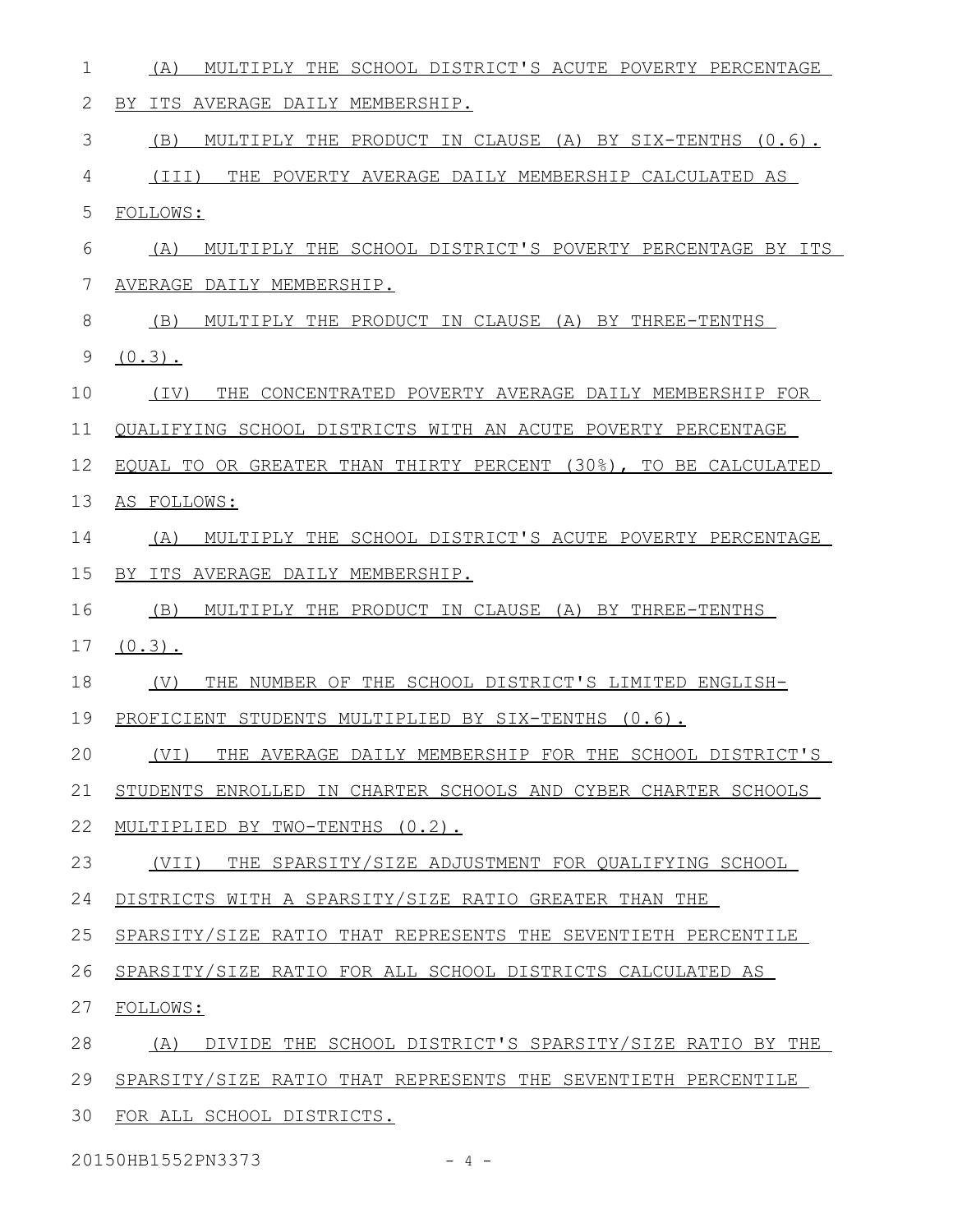| 1  | (B)<br>SUBTRACT ONE (1)<br>FROM THE QUOTIENT IN CLAUSE (A).      |
|----|------------------------------------------------------------------|
| 2  | (C)<br>MULTIPLY THE SUM OF SUBPARAGRAPHS (I), (II), (III),       |
| 3  | $(TV)$ , $(V)$ AND $(VI)$<br>BY THE AMOUNT IN CLAUSE<br>$(B)$ .  |
| 4  | MULTIPLY THE PRODUCT IN CLAUSE (C) BY SEVEN-TENTHS<br>(D)        |
| 5  | $(0.7)$ .                                                        |
| 6  | (2)<br>LOCAL EFFORT INDEX FOR A SCHOOL DISTRICT SHALL BE         |
| 7  | CALCULATED AS FOLLOWS:                                           |
| 8  | DETERMINE THE SCHOOL DISTRICT'S LOCAL EFFORT FACTOR<br>( I )     |
| 9  | CALCULATED AS FOLLOWS:                                           |
| 10 | MULTIPLY THE SCHOOL DISTRICT'S MEDIAN HOUSEHOLD INCOME<br>(A)    |
| 11 | BY ITS NUMBER OF HOUSEHOLDS.                                     |
| 12 | DIVIDE THE SCHOOL DISTRICT'S LOCAL TAX-RELATED REVENUE<br>(B)    |
| 13 | BY THE PRODUCT IN CLAUSE (A).                                    |
| 14 | MULTIPLY THE QUOTIENT IN CLAUSE (B) BY ONE THOUSAND<br>(C)       |
| 15 | $(1,000)$ .                                                      |
| 16 | DIVIDE THE PRODUCT IN CLAUSE (C) BY THE STATEWIDE MEDIAN<br>(D)  |
| 17 | OF CLAUSE (C).                                                   |
| 18 | DETERMINE THE SCHOOL DISTRICT'S EXCESS SPENDING FACTOR,<br>(TI)  |
| 19 | TO BE CALCULATED AS FOLLOWS:                                     |
| 20 | (A) DIVIDE THE SCHOOL DISTRICT'S CURRENT EXPENDITURES BY THE     |
| 21 | SUM OF ITS AVERAGE DAILY MEMBERSHIP AND THE AMOUNTS IN PARAGRAPH |
| 22 | $(1)$ (II), (III), (IV), (V), (VI) AND (VII).                    |
| 23 | (B)<br>DIVIDE THE QUOTIENT IN CLAUSE (A) BY THE STATEWIDE        |
| 24 | MEDIAN OF CLAUSE (A).                                            |
| 25 | (C)<br>DIVIDE ONE (1) BY THE QUOTIENT IN CLAUSE (B).             |
| 26 | (III) MULTIPLY THE SCHOOL DISTRICT'S LOCAL EFFORT FACTOR BY      |
| 27 | THE LESSER OF ONE (1) OR THE SCHOOL DISTRICT'S EXCESS SPENDING   |
| 28 | FACTOR.                                                          |
| 29 | (3)<br>LOCAL CAPACITY INDEX FOR A QUALIFYING SCHOOL DISTRICT     |
| 30 | SHALL BE CALCULATED AS FOLLOWS:                                  |

20150HB1552PN3373 - 5 -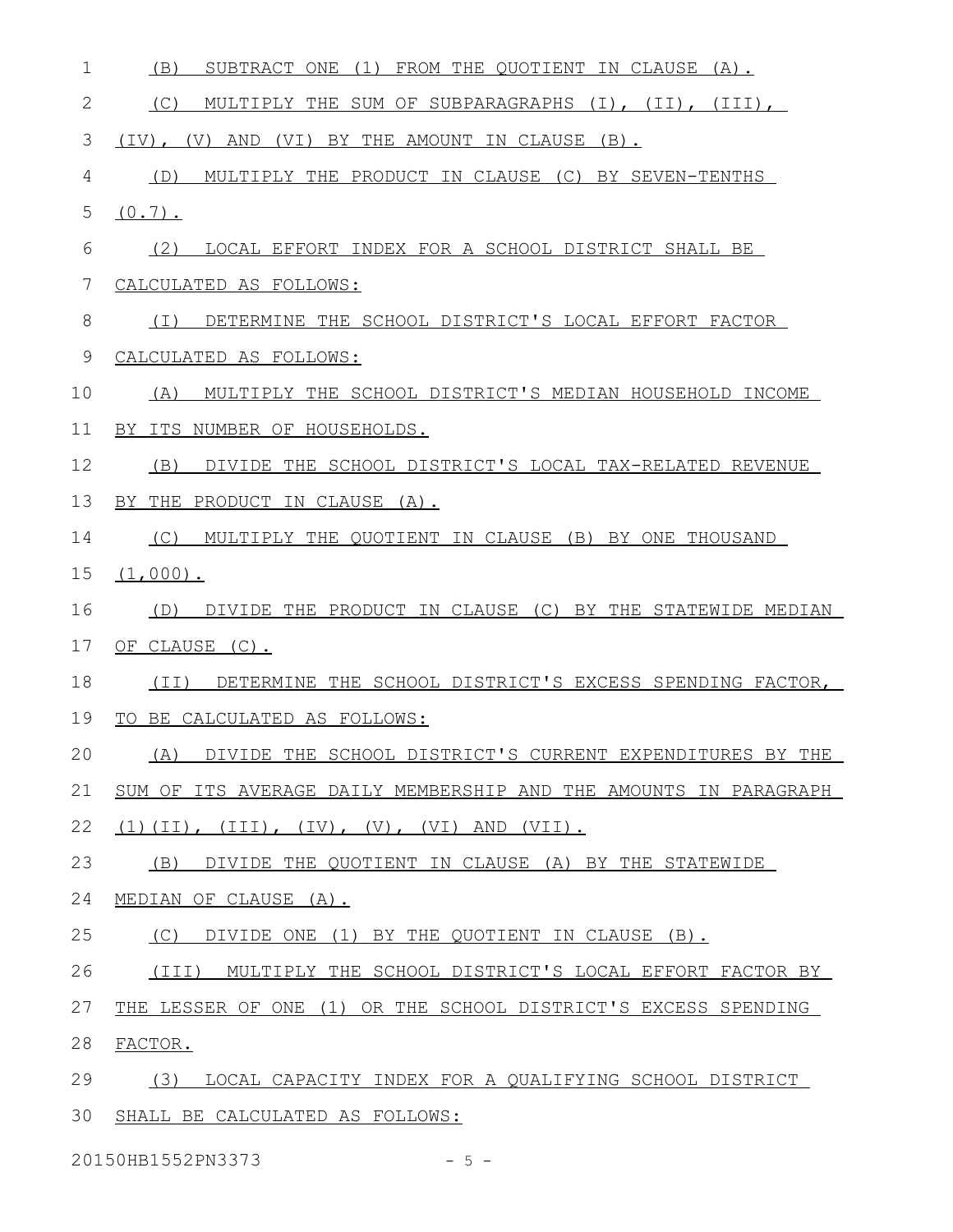| 1  | DIVIDE THE SCHOOL DISTRICT'S LOCAL TAX-RELATED REVENUE<br>( I )       |
|----|-----------------------------------------------------------------------|
| 2  | BY THE SUM OF ITS MARKET VALUE AND PERSONAL INCOME VALUATION.         |
| 3  | MULTIPLY THE SUM OF THE SCHOOL DISTRICT'S MARKET VALUE<br>(II)        |
| 4  | AND PERSONAL INCOME VALUATION BY THE STATEWIDE MEDIAN OF              |
| 5  | SUBPARAGRAPH (I).                                                     |
| 6  | DETERMINE THE SCHOOL DISTRICT'S LOCAL CAPACITY PER<br>(III)           |
| 7  | STUDENT BY DIVIDING THE PRODUCT IN SUBPARAGRAPH<br>BY THE SUM<br>(TI) |
| 8  | OF ITS AVERAGE DAILY MEMBERSHIP AND THE AMOUNTS IN PARAGRAPH (1)      |
| 9  | $(II)$ , $(III)$ , $(IV)$ , $(V)$ , $(VI)$ AND $(VII)$ .              |
| 10 | IF THE SCHOOL DISTRICT'S LOCAL CAPACITY PER STUDENT IS<br>(IV)        |
| 11 | LESS THAN THE STATEWIDE MEDIAN OF SUBPARAGRAPH (III):                 |
| 12 | DIVIDE THE SCHOOL DISTRICT'S LOCAL CAPACITY PER STUDENT<br>(A)        |
| 13 | BY THE STATEWIDE MEDIAN.                                              |
| 14 | (B)<br>SUBTRACT THE QUOTIENT IN CLAUSE (A) FROM ONE (1).              |
| 15 | LOCAL EFFORT CAPACITY INDEX FOR A SCHOOL DISTRICT SHALL<br>(4)        |
| 16 | EQUAL THE SUM OF ITS LOCAL EFFORT INDEX AND LOCAL CAPACITY            |
| 17 | INDEX.                                                                |
| 18 | (5)<br>THE DATA USED TO CALCULATE THE FACTORS AND INDEXES IN          |
| 19 | THIS SECTION SHALL BE BASED ON THE MOST RECENT YEARS FOR WHICH        |
| 20 | DATA IS AVAILABLE AS DETERMINED BY THE DEPARTMENT OF EDUCATION.       |
| 21 | (D)<br>FOR PURPOSES OF THIS SECTION:                                  |
| 22 | "ACUTE POVERTY PERCENTAGE" SHALL MEAN THE NUMBER OF<br>(1)            |
| 23 | CHILDREN SIX (6) TO SEVENTEEN (17) YEARS OF AGE LIVING IN A           |
| 24 | HOUSEHOLD WHERE THE RATIO OF INCOME TO POVERTY IS LESS THAN ONE       |
| 25 | HUNDRED PERCENT (100%) OF THE FEDERAL POVERTY GUIDELINES DIVIDED      |
| 26 | BY THE TOTAL NUMBER OF CHILDREN SIX (6) TO SEVENTEEN (17) YEARS       |
| 27 | OF AGE AS DETERMINED BY THE MOST RECENT FIVE-YEAR ESTIMATE OF         |
| 28 | UNITED STATES CENSUS BUREAU'S AMERICAN COMMUNITY SURVEY.<br>THE       |
| 29 | (2)<br>"HOUSEHOLDS" SHALL MEAN THE NUMBER OF HOUSEHOLDS IN EACH       |
| 30 | SCHOOL DISTRICT AS DETERMINED BY THE MOST RECENT FIVE-YEAR            |
|    |                                                                       |

20150HB1552PN3373 - 6 -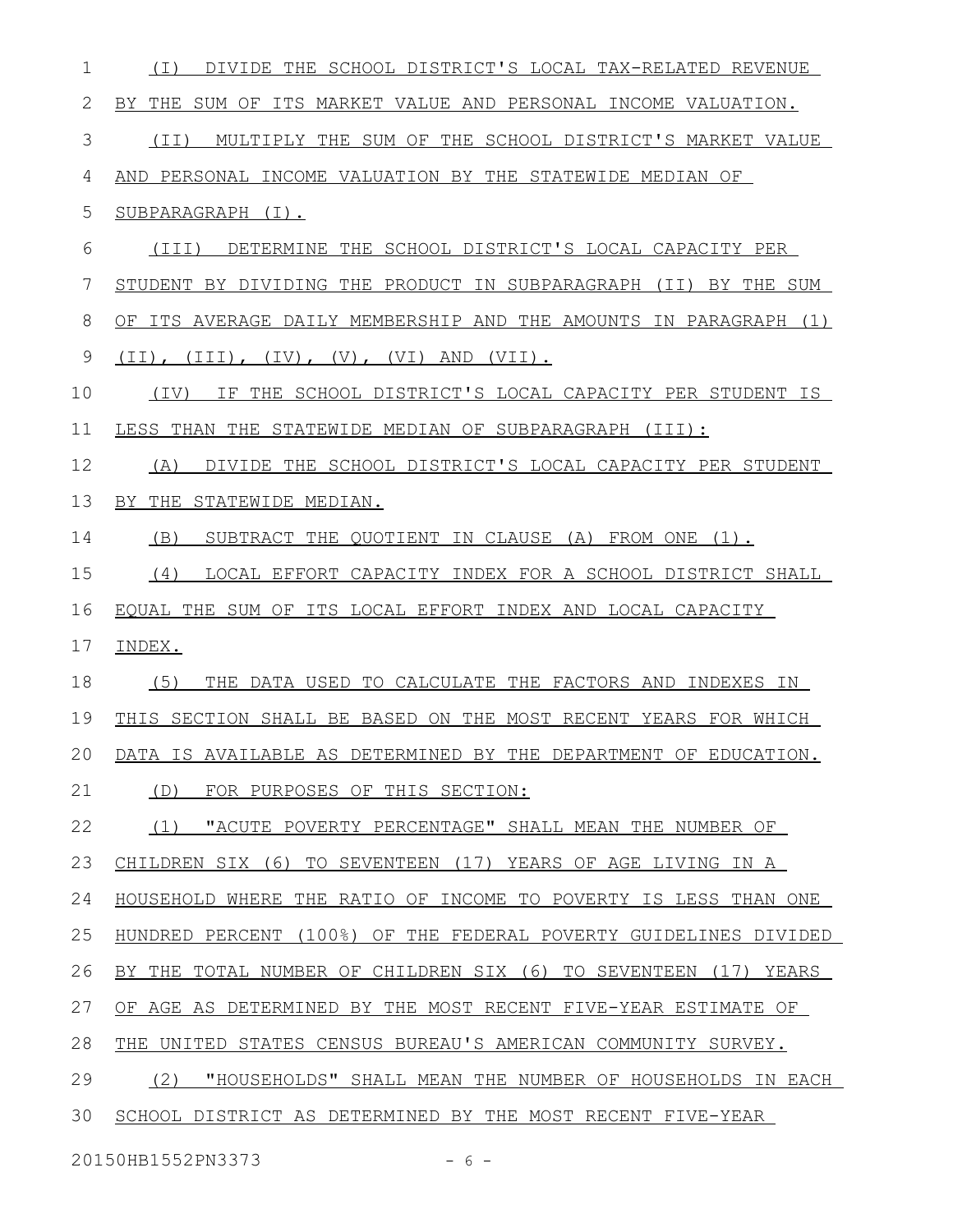| 1  | ESTIMATE OF THE UNITED STATES CENSUS BUREAU'S AMERICAN COMMUNITY  |
|----|-------------------------------------------------------------------|
| 2  | SURVEY.                                                           |
| 3  | "LOCAL TAX-RELATED REVENUE" SHALL MEAN THE SUM OF SCHOOL<br>(3)   |
| 4  | DISTRICT REVENUES FOR STATE PROPERTY TAX REDUCTION ALLOCATION,    |
| 5  | TAXES LEVIED AND ASSESSED, DELINQUENCIES ON TAXES LEVIED AND      |
| 6  | ASSESSED, REVENUE FROM LOCAL GOVERNMENT UNITS, AND OTHER LOCAL    |
| 7  | REVENUES NOT SPECIFIED ELSEWHERE, AS DESIGNATED IN THE MANUAL OF  |
| 8  | ACCOUNTING AND FINANCIAL REPORTING FOR PENNSYLVANIA PUBLIC        |
| 9  | SCHOOLS.                                                          |
| 10 | (4)<br>"MEDIAN HOUSEHOLD INCOME" SHALL MEAN THE MEDIAN            |
| 11 | HOUSEHOLD INCOME FOR SCHOOL DISTRICTS AND THE STATE AS            |
| 12 | DETERMINED BY THE MOST RECENT FIVE-YEAR ESTIMATE OF THE UNITED    |
| 13 | STATES CENSUS BUREAU'S AMERICAN COMMUNITY SURVEY.                 |
| 14 | "MEDIAN HOUSEHOLD INCOME INDEX" SHALL MEAN A NUMBER<br>(5)        |
| 15 | CALCULATED AS FOLLOWS:                                            |
| 16 | DIVIDE A SCHOOL DISTRICT'S MEDIAN HOUSEHOLD INCOME BY<br>( I )    |
| 17 | THE STATE MEDIAN HOUSEHOLD INCOME.                                |
| 18 | (TI)<br>DIVIDE ONE (1) BY THE QUOTIENT IN SUBPARAGRAPH (I).       |
| 19 | (6)<br>"POVERTY PERCENTAGE" SHALL MEAN THE NUMBER OF CHILDREN     |
| 20 | $SIX$ (6)<br>TO SEVENTEEN (17) YEARS OF AGE LIVING IN A HOUSEHOLD |
| 21 | WHERE THE RATIO OF INCOME TO POVERTY IS BETWEEN ONE HUNDRED       |
| 22 | PERCENT (100%) AND ONE HUNDRED EIGHTY-FOUR PERCENT (184%) OF THE  |
| 23 | FEDERAL POVERTY GUIDELINES DIVIDED BY THE TOTAL NUMBER OF         |
| 24 | CHILDREN SIX (6) TO SEVENTEEN (17) YEARS OF AGE AS DETERMINED BY  |
| 25 | THE MOST RECENT FIVE-YEAR ESTIMATE OF THE UNITED STATES CENSUS    |
| 26 | BUREAU'S AMERICAN COMMUNITY SURVEY.                               |
| 27 | (7)<br>"SIZE RATIO" SHALL MEAN A NUMBER CALCULATED AS FOLLOWS:    |
| 28 | DIVIDE THE AVERAGE OF A SCHOOL DISTRICT'S THREE MOST<br>(T)       |
| 29 | RECENT YEARS' AVERAGE DAILY MEMBERSHIP BY THE STATEWIDE AVERAGE   |
| 30 | OF THE THREE MOST RECENT YEARS' AVERAGE DAILY MEMBERSHIP FOR ALL  |
|    |                                                                   |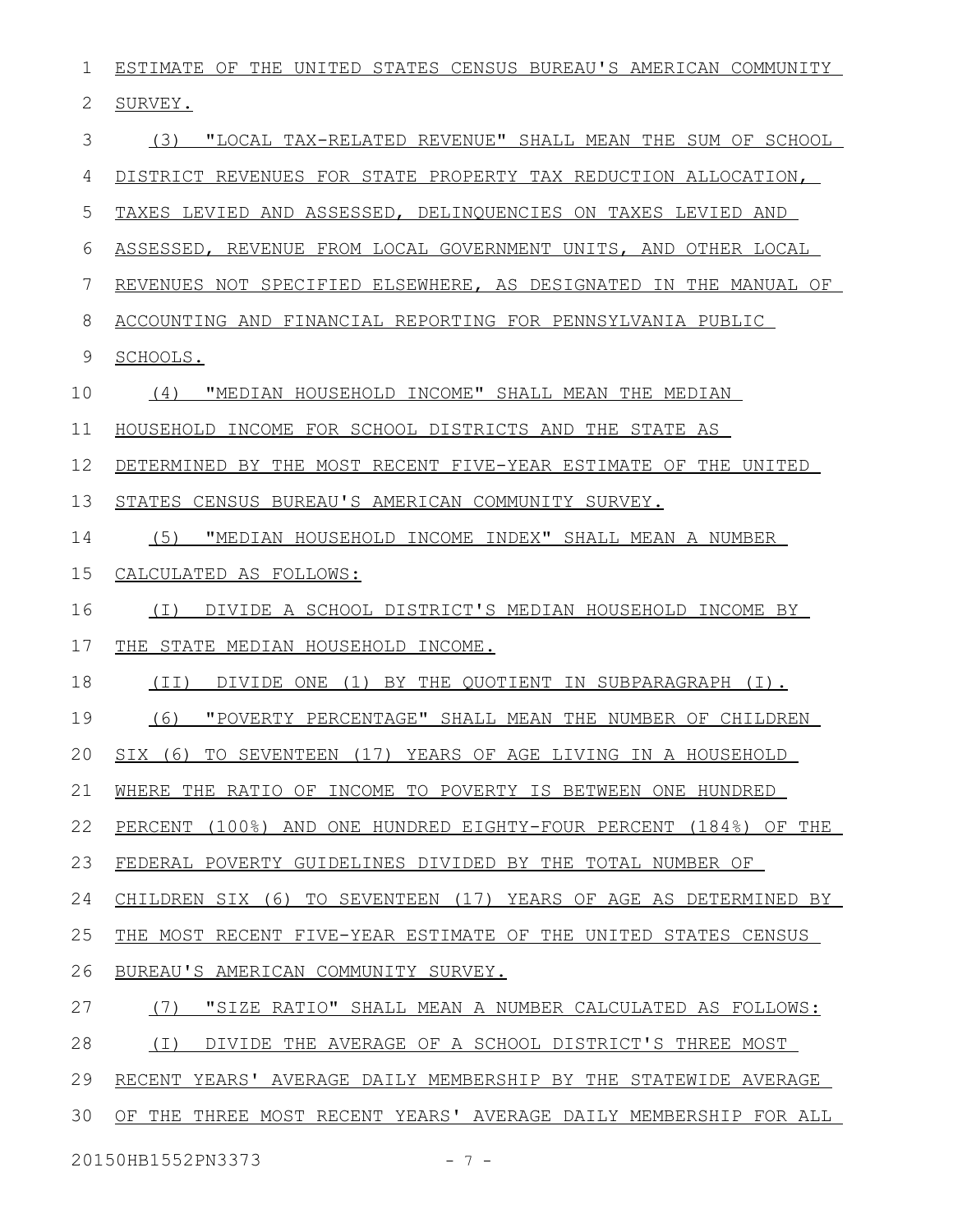1 SCHOOL DISTRICTS.

| $\mathbf{2}$ | (II)<br>MULTIPLY THE AMOUNT IN SUBPARAGRAPH (I) BY FIVE-TENTHS   |
|--------------|------------------------------------------------------------------|
| 3            | $(0.5)$ .                                                        |
| 4            | SUBTRACT THE AMOUNT IN SUBPARAGRAPH (II) FROM ONE (1).<br>(III)  |
| 5            | (8)<br>"SPARSITY RATIO" SHALL MEAN A NUMBER CALCULATED AS        |
| 6            | FOLLOWS:                                                         |
| 7            | DIVIDE THE AVERAGE OF A SCHOOL DISTRICT'S THREE MOST<br>( I )    |
| 8            | RECENT YEARS' AVERAGE DAILY MEMBERSHIP BY ITS TOTAL SQUARE MILES |
| 9            | AS REPORTED IN THE LATEST DECENNIAL CENSUS AS REPORTED BY THE    |
| 10           | UNITED STATES CENSUS BUREAU.                                     |
| 11           | DIVIDE THE STATE TOTAL AVERAGE DAILY MEMBERSHIP BY THE<br>(II)   |
| 12           | STATE TOTAL SQUARE MILES.                                        |
| 13           | DIVIDE THE QUOTIENT IN SUBPARAGRAPH (I) BY THE<br>(III)          |
| 14           | QUOTIENT IN SUBPARAGRAPH (II).                                   |
| 15           | MULTIPLY THE QUOTIENT IN SUBPARAGRAPH (III) BY FIVE-<br>(TV)     |
| 16           | TENTHS $(0.5)$ .                                                 |
| 17           | SUBTRACT THE PRODUCT IN SUBPARAGRAPH (IV) FROM ONE (1).<br>(V)   |
| 18           | (9)<br>"SPARSITY/SIZE RATIO" SHALL MEAN A NUMBER CALCULATED BY   |
| 19           | ADDING THE FOLLOWING AMOUNTS:                                    |
| 20           | ( I )<br>THE SPARSITY RATIO MULTIPLIED BY FOUR-TENTHS (0.4).     |
| 21           | (II) THE SIZE RATIO MULTIPLIED BY SIX-TENTHS (0.6).              |
| 22           | SECTION 2502.54. SUPPLEMENTAL PAYMENT OF BASIC EDUCATION         |
| 23           | FUNDING FOR THE 2014-2015 SCHOOL YEAR.-- (A) THE COMMONWEALTH    |
| 24           | SHALL MAKE THE FOLLOWING SUPPLEMENTAL BASIC EDUCATION FUNDING    |
| 25           | PAYMENTS FOR THE 2014-2015 SCHOOL YEAR AS FOLLOWS:               |
| 26           | (1) FOR A THIRD CLASS SCHOOL DISTRICT IDENTIFIED IN              |
| 27           | FINANCIAL WATCH STATUS UNDER SECTION 611-A TO CURTAIL ITS        |
| 28           | EDUCATIONAL PROGRAM AND ASSIGN PUPILS TO A NEIGHBORING SCHOOL    |
| 29           | DISTRICT THROUGH A WRITTEN AGREEMENT, AN AMOUNT OF THREE MILLION |
| 30           | DOLLARS (\$3,000,000).                                           |
|              |                                                                  |

20150HB1552PN3373 - 8 -